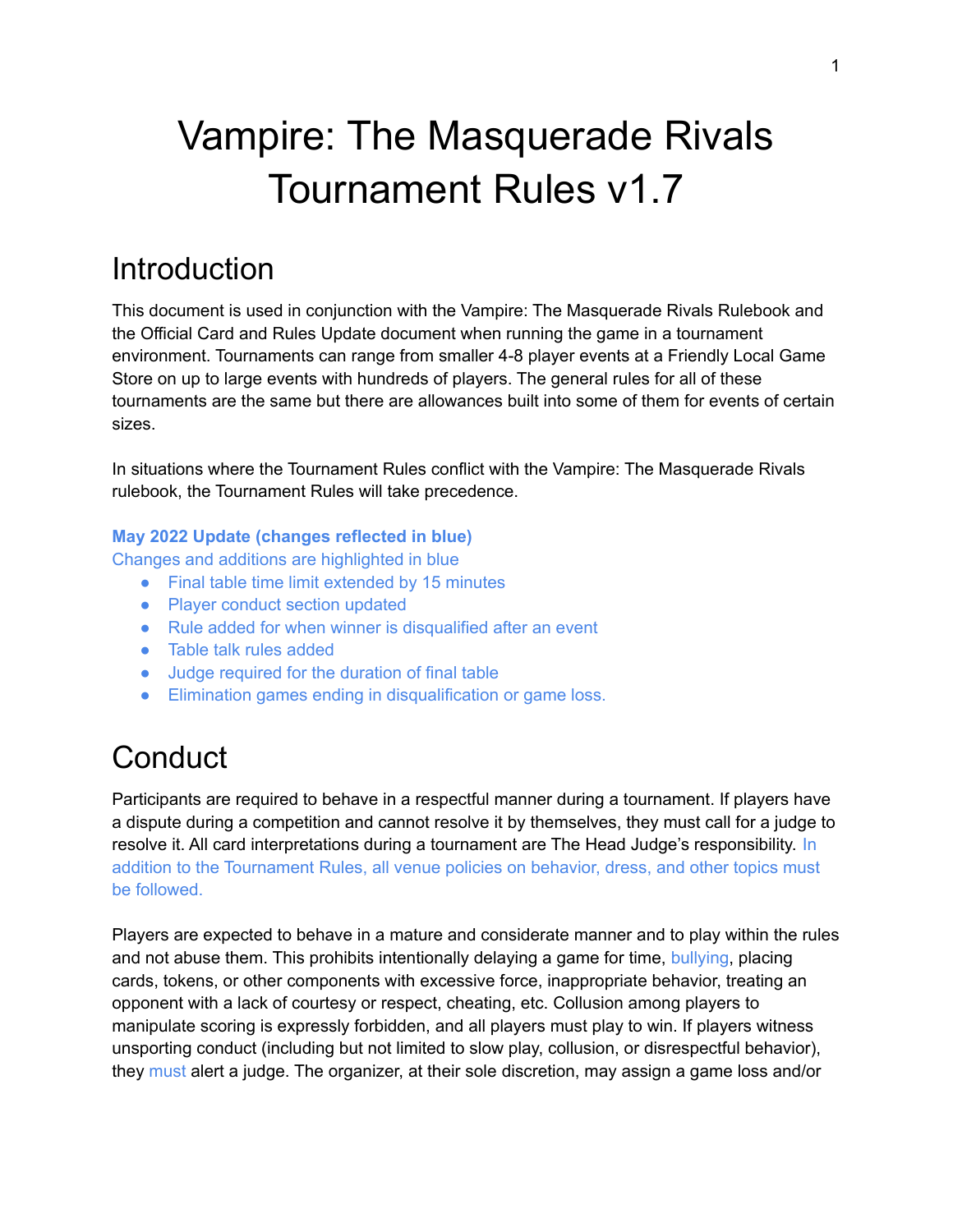remove players from the tournament for unsporting conduct, and may report the incident to Renegade Games Studios for further action when required.

If a player fails to trigger a mandatory effect during the current round, like gaining Agenda and Prestige from the Prince of the City, pause the game for a moment so that player can resolve the trigger. Where a player has missed a trigger over multiple rounds of play, only resolve the trigger as it would have happened during the current round. Do not look to previous rounds for missed triggers. Also, once a game has ended, it is too late to reverse any gameplay issues that occurred during the game.

Note that adhering to the rules is up to all players at the table. If rules are missed (which include triggered effects), all players at the table may be subject to warnings for rules violations.

#### **Sample Penalties and Infractions**

- **● Warning (first infraction, further offenses will escalate)**
	- Failure to be in your seat when time starts during a round
	- Slow play
	- Badgering other players
	- Moving your hand holding Prestige off the table during a Scheme
	- Table talking after an active player has called for it to end.
- **Lose 1 Point from your tournament total**
	- Mischaracterizing a game state or effect for your benefit, including deliberately performing game activities without giving other players a chance to notice.
	- Each decklist error other than Haven or Agenda
	- Receiving signals from players outside the game
- **● Game Loss**
	- Attempted Collusion/Bribery
	- Excessive Arguing
	- Failure to be in your seat 3 minutes after time has started
- **Disqualification** (and possible further action)
	- Lying to a Judge
	- Threatening a player
	- Switching your Haven or Agenda to a different card

When a judge needs to resolve a convoluted sequence of events or hand out a penalty, the judge should also add time to the table based on the time it took to adjudicate the table.

#### **Illegal Plays**

For card misplays during combat, please refer to the relevant portion of the core rulebook (page 8). For misplays outside of combat (Ongoings, Attachments, etc.) If a player plays a card that the acting character or player cannot play (no clan of that type, BP too high, etc.), the offending card is discarded without effect. If backing up the turn is possible to undo the effects of the misplay, do so, while leaving any costs paid by the offender, and the offender receives a warning for misplaying their cards. If the round has passed, the offending card is burned and a warning or loss of 1 tournament point could occur, depending on the severity of the offense.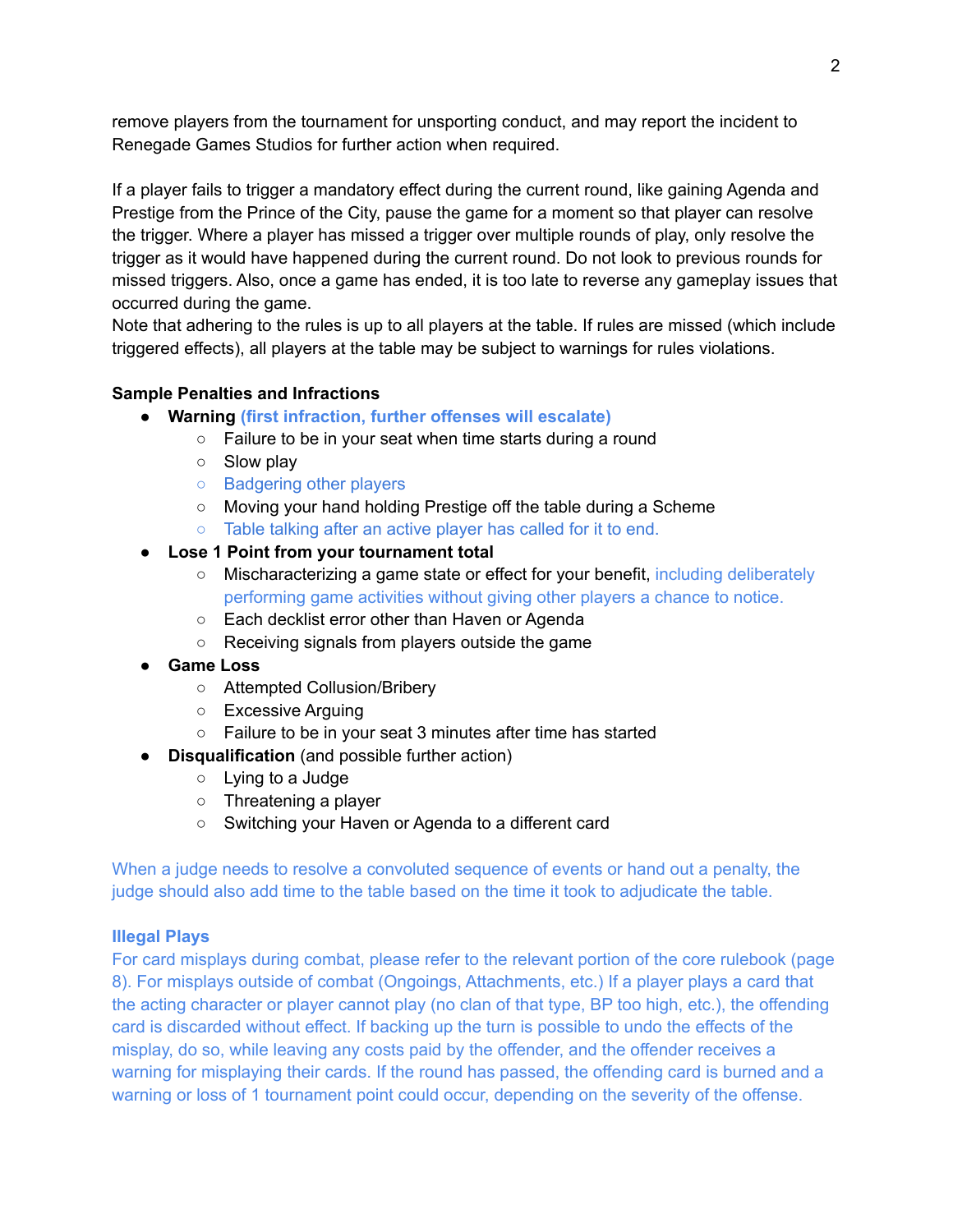### Table Talk

**Table talk** is defined as speech involving strategy, potential game states, advice, deal-making, etc.

Example: Claiming that Player 2 will win on their next turn is an example of a potential game state, and therefore table talk.

- Table talk must only relate to the current game and cannot involve topics outside of the current game, or past or future games.
- Table talk should make a point and move on. Don't rehash the same argument more than once.

**Game talk** is defined as speech about the facts about the current game. This includes but is not limited to prestige remaining, blood remaining, card text, locations of characters. Resolving Schemes and Conspiracies is also game talk.

**At any point during their turn, the active player may announce an end to table talk, so they may concentrate on their turn. Only game talk is permitted after such a request.** A player may initially be receptive to table talk, but may change their mind at any point and communicate that to the table. If a player has called for an end to table talk and then plays a Scheme, table talk is allowed for anything related to that Scheme for a reasonable amount of time. Conspiracies are not multiplayer interactive in the same way, so only game talk is allowed.

Using table talk to delay a game will result in a warning, which could lead to game losses if they persist. When a player is resolving an action or other game activity, it is the responsibility of each player to pay attention to that activity, and not be distracted by their own table talk or game talk.

## Deal-Making

For tournaments, deals are binding and must involve the active player, though any player may initiate the deal. Deals must be made and fulfilled within the same turn. A player may not offer something that they cannot do within the current turn, and players may never make an offer that they cannot fulfill (lying).

For example, the active player can say "You exert 3 Influence in favor of this Scheme. I won't attack you this turn." If this deal is made, the other player may not say NO to the Scheme and must exert at least 3 Influence in favor of it and the active player cannot attack the other player.

Action/inaction on a future turn is not a permissible offer during a tournament event. Non-active players typically can offer:

- Exerting X Influence/Saying YES/NO
- Contributing to a Conspiracy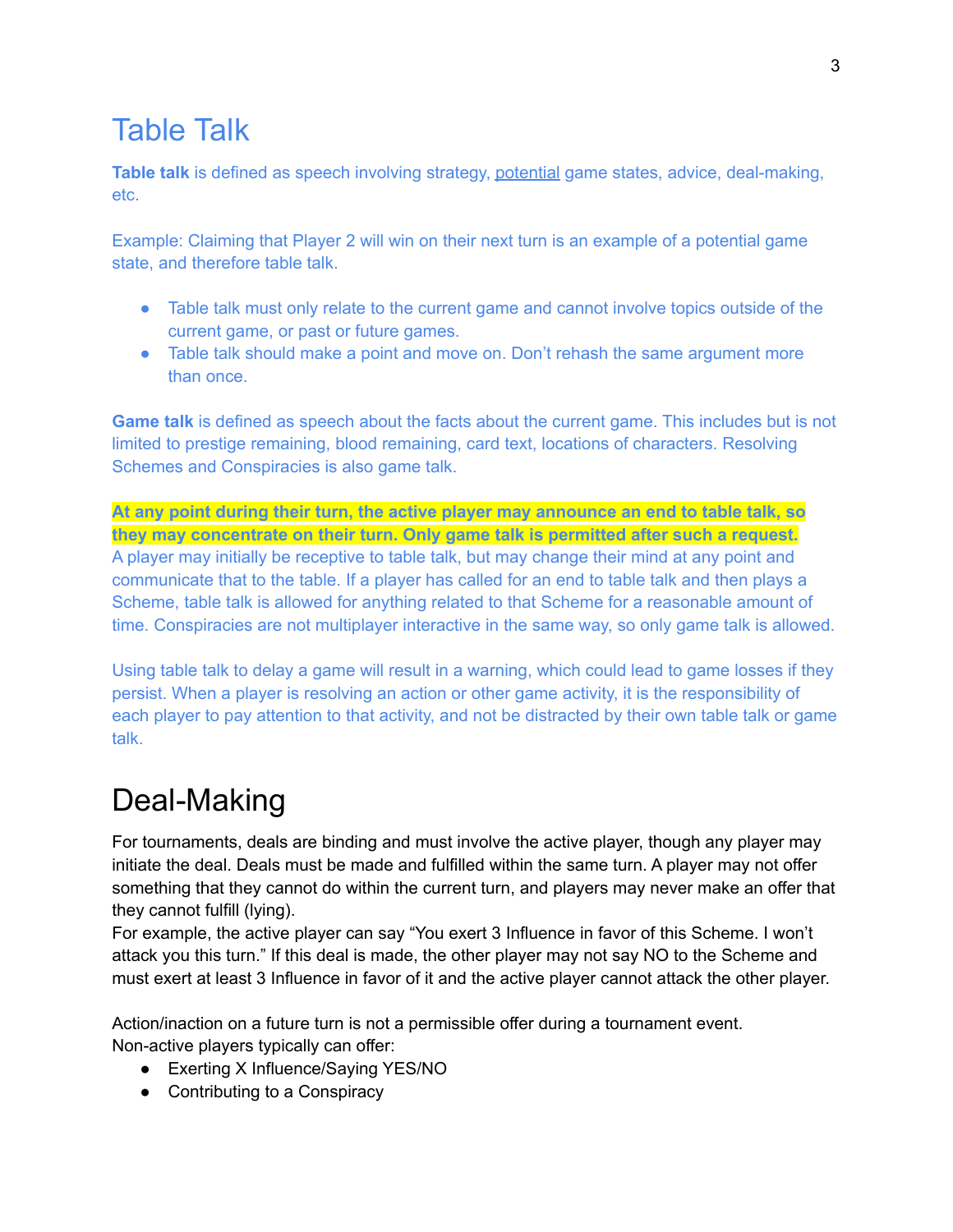- Discarding cards to give an attacker Intel
- Using/not using a defensive card (Street Preacher, Dragon's Roost, Heightened Senses) to aid/thwart a player

Non-active players may make arrangements to act in certain ways, but these are not deals. For example, two non-active players can discuss whether or not to say NO to a Scheme. Whatever they decide is non-binding. Negotiations and deals may never reference things outside of the current game.

If a player attempts to break a deal, call a judge. The act will be reversed and a warning will be assessed. Two warnings on the same infraction will lead to severe penalties.

## Tournament Roles

### Tournament Organizer (TO)

The TO is responsible for the overall planning and execution of a tournament. For smaller events, the TO may also function as the Head Judge.

### Judge (and Head Judge)

A Head Judge is required for every tournament, while Judges are optional, especially for small tournaments. Both are required to be very knowledgeable of the game and tournament rules. They monitor the tournament for rules infractions and respond to player questions. When there is a rules infraction or sportsmanship issue, whether discovered by the players or by a judge, there will be an opportunity for the players involved to resolve the situation amongst themselves. If they are unable, or prefer a judge to do so, the judge will rule on the situation. Players may always request that the Head Judge review any ruling, but the Head Judge's ruling is final.

#### Player

Anyone playing Vampire: The Masquerade Rivals in a tournament is a player. Players must bring all required components to participate and must observe the rules of the game and demonstrate sportsmanlike conduct at all times.

### **Spectator**

Anyone at an event that is not a player is a spectator. Additionally, players when not actively participating in a game are Spectators. Spectators must never interfere with an ongoing game. If a spectator observes a rules violation or other issue, they must bring it to the attention of a Judge, Head Judge, or TO.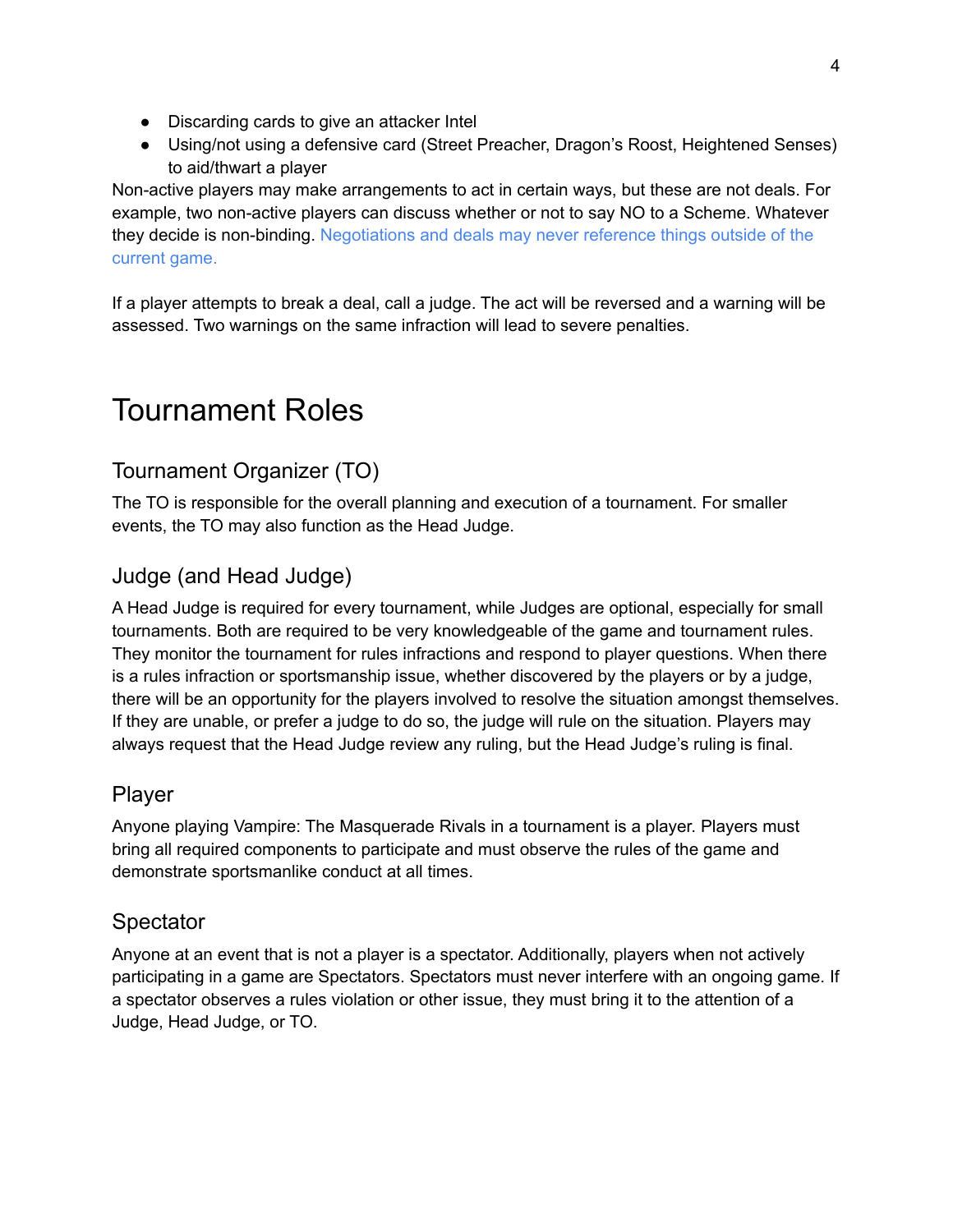### Tournament Materials

Each player must bring the following materials to any tournament.

- A 40 to 60 card Library deck
- A 7-card Faction deck
- 1 Haven card
- 1 Agenda card
- A 27-card City Deck
- 3 sets of tokens (Leader and Blood/Prestige) in 3 different colors. The Blood/Prestige value of each color must total exactly 32 and may not include more than six '3-value' tokens. You may bring 32 '1-value' tokens if you wish.
- Rival tokens 1-4
- 1 1st Player Token
- At least 13 Agenda tokens
- At least 4 'No Influence' tokens
- Any other tokens that your deck may require (-1 BP, Fear, etc.)
- 2 deck lists, with player name and the contents of each deck (a blank PDF decklist is attached as the last page of this document)

Decks must be built according to the rules presented in the Vampire: The Masquerade Rivals rulebook. A player must use the same deck throughout the entire tournament, except when stated otherwise. Store-level events may forgo the requirement for a decklist at the Tournament Organizers discretion. **Players are not required to use the Leader listed on their decklist each game.** It is noted on the form only for informational purposes.

If a card or other necessary component is lost or damaged during a round a player will have the opportunity to find a replacement for it. If a replacement cannot be found promptly, the player will be forced to concede that game. If, by the end of the round, the player still has not found a replacement, they will be dropped from the tournament.

Unless stated otherwise by the tournament organizer (usually for casual in-store events), all decks must be sleeved in opaque card sleeves. A player's Library and Faction deck must use different-colored sleeves, and sleeves must be consistent within each deck. Spare sleeves should be kept on-hand in the event a sleeve is damaged or marked in some way. Havens & Agendas may be sleeved in any type of sleeve, or unsleeved.

Cards must all be official Renegade Game Studios Vampire ECG products. Alternate tokens, both official and unofficial are allowed, as long as their use is clear and consistent, and they do not obscure any important gameplay information.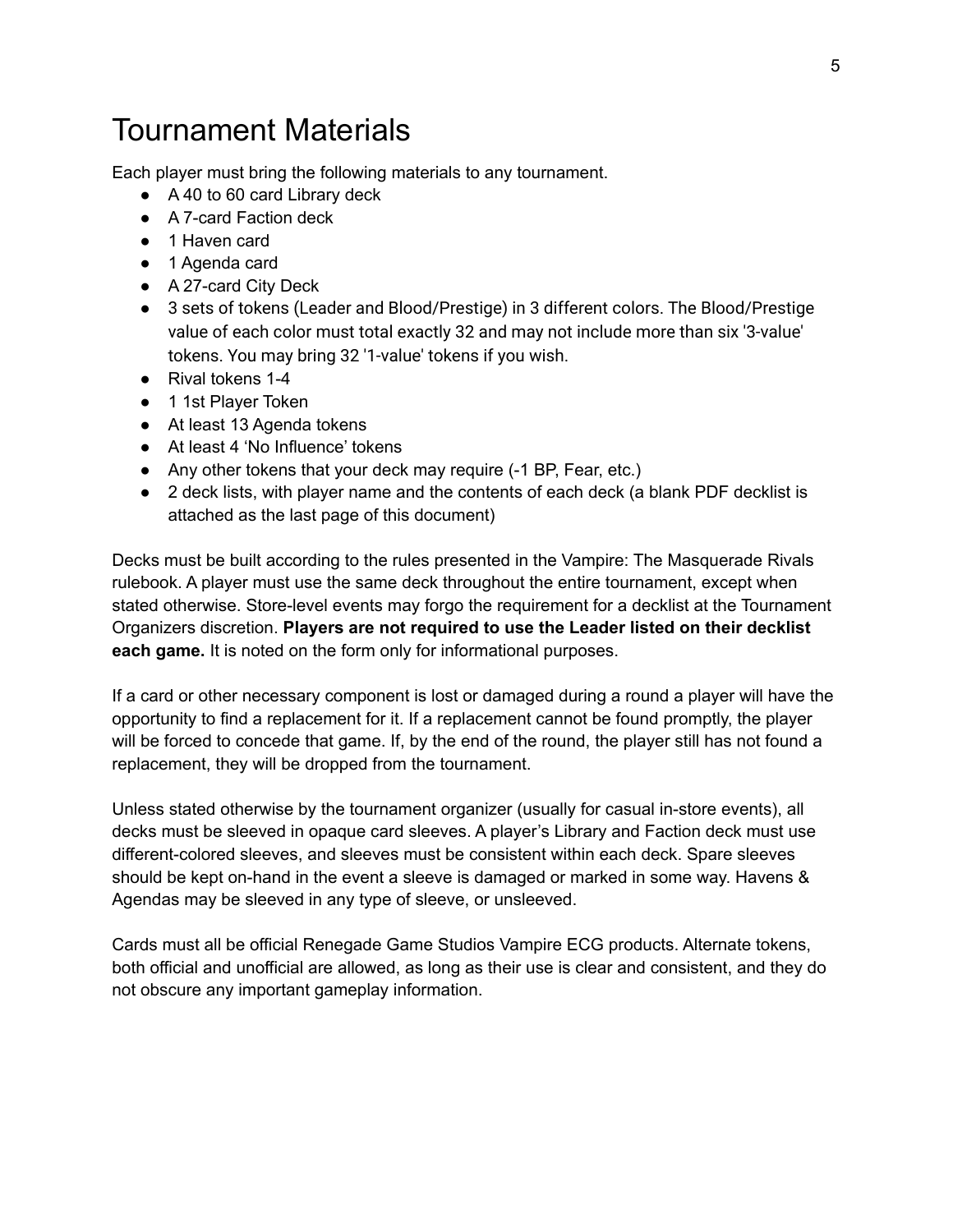## Product Legality

Generally, Vampire: The Masquerade Rivals products become legal for tournament play 30 days after their North American release date. Exceptions to this rule may be made at the discretion of the Tournament Organizer.

### Open and Private Information

Open information is information that may not be hidden or obscured during play

- A player's total amount of available Prestige (with exceptions during Schemes)
- Blood tokens on vampires
- The number of cards in a player's hand, and which deck they come from
- Cards in any player's discard pile

Private information is information that is always hidden from other players.

- The names and stats of cards in your hand
- The amount of Prestige bid and the amount not bid during Influence Conflicts
- The contents of any facedown cards in play
- The number of cards in your deck

## Tournament Setup

The TO is responsible for providing sufficient space for the number of players attending a tournament. This means seating with space for card play and extra game materials for each player. The TO is also responsible for communicating all relevant information on the event location, time, and structure to players in advance.

### Tournament Tiers

Vampire: The Masquerade Rivals tournaments occur in two tiers, Casual and Competitive. By default, events at the store level are Casual tier. Store-level events can be classified as Competitive tier either by the TO or by Renegade Games in some cases.

Casual tier events focus on a fun and welcoming environment for players of all skill levels. The TO and Head Judge may participate in a Casual tier event, as long as there is at least one other judge available to make any decision that the Head Judge is involved in as a player. Product legality rules are relaxed for these events, allowing a store or TO to allow new products before their full legality for higher-level events.

Competitive tier events carry the expectation that all players are familiar with the game rules and are looking for a Competitive experience. In a Competitive tier event the TO, Head Judge, and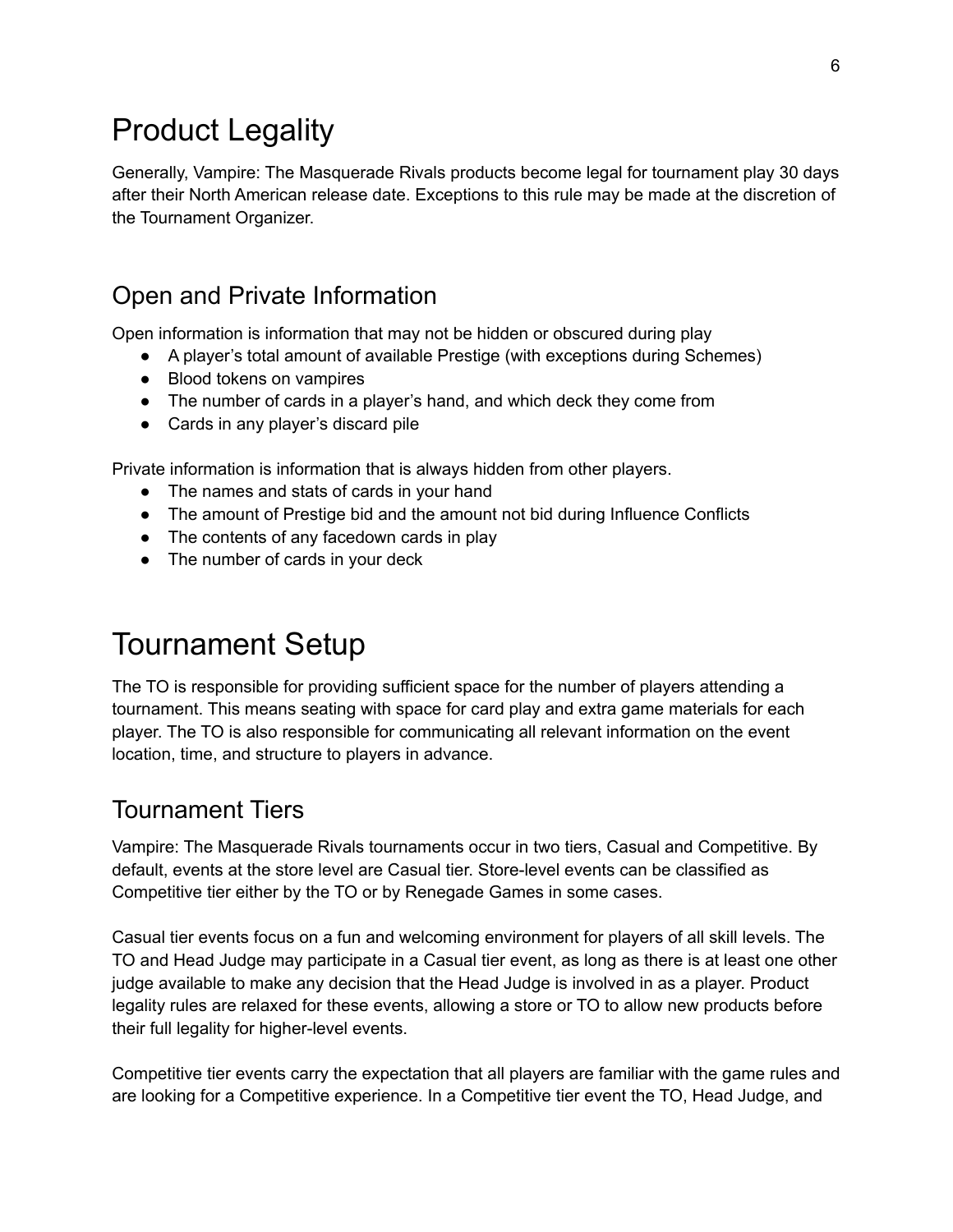Judges may not participate as players. Products are traditionally legal 30 days after they've been officially released.

Competitive-tier events also require the presence of a judge at the final table for the duration of the game (Prince of the City included).

During the 2022 Prince of the City Season, the Head Judge/TO MAY participate in Prince of the CIty events as long as there is another qualified Judge able to act in their stead for any decisions the head judge is involved in. For such situations, the other judge is considered the Head Judge and has the final say.

### Round Setup

After pairings are posted, players should get to their assigned table in a timely manner and determine seating order **randomly** and first player **randomly**, then place their chosen Haven, starting vampire (Leader), and Agenda face down. Only after each player has placed these 3 cards are all starting vampires and Havens revealed. Agendas remain face down until a player chooses to flip theirs face up. If you are outbid for your Leader, leave your intended Leader out of your Faction deck until you have a new Leader and Faction card(s) in hand. Then shuffle it into your Faction deck. After that players can determine Rivals as described in the core rulebook. **Play may begin once all players are ready, even if the round clock has not started.**

The first player should provide a City Deck and shuffle it. Player 2 should then cut the shuffled deck. **In a 2-player game**, if the Prince of the City card emerges from the City Deck during the initial 2-card layout, replace it with the next card and then shuffle the Prince back into the City Deck. Finally, cut the City Deck after shuffling.

Play proceeds until time is called or a winner is determined. Then, tables that have not produced a winner continue the current round until the last player completes a turn. For example, in a 4p game, the game continues until Player 4 concludes their turn. If no player has won at this point, the winner is the player with the most Agenda. If there is a tie for most Agenda, the winner is the tied player with the most Prestige, in case of a Prestige tie, the winner is the tied player last in turn order.

When a game is concluded, all players report the results to the tournament organizer. This can be done by filling out a match slip and all players initialing it, or by all players reporting in person to the TO.

Note on winning with more than 13 Agenda points. In a case where multiple players reach 13+ Agenda simultaneously, the player with the HIGHEST Agenda total will be the winner. In case of an Agenda tie, it will proceed to tiebreakers as detailed in the core rules.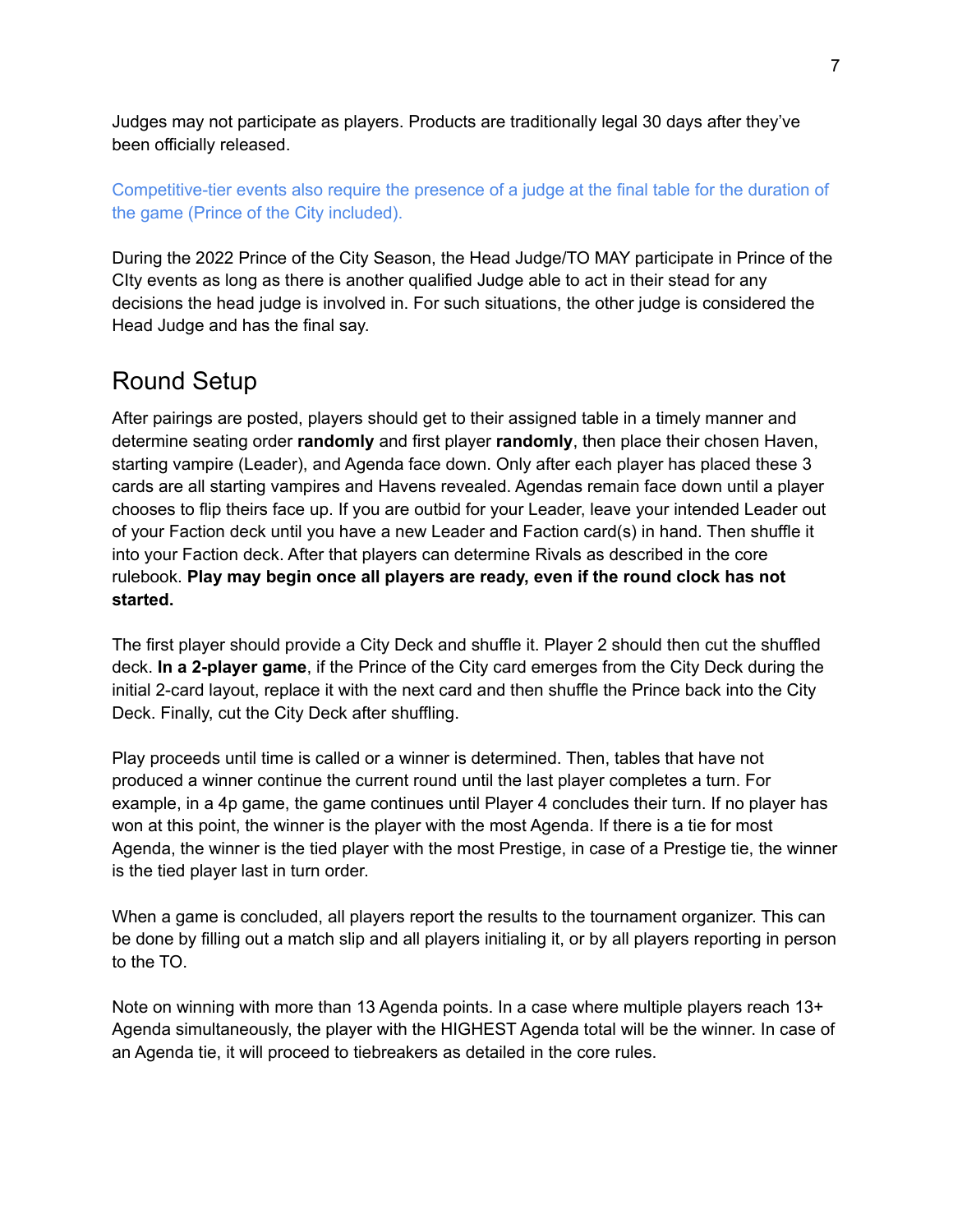### Game Time Limits

- 2-player: 30 minutes (45 minute final table)
- 3-player: 50 minutes (65 minute final table)
- 4-player: 75 minutes (90 minute final table)

A T.O. may adjust these time limits to allow more time during each round, but never less time. If an adjustment is to be made, it must be announced prior to the event so that players can adjust their strategy accordingly.

Similarly, a T.O. at a larger event may choose to allow for more time only during semi-final and final rounds to create more conclusive games. This must also be announced prior to the event.

## Scoring

Tournament points are awarded as follows:

- 3 points to the winner if the game ends via 13+ Agenda or a player is knocked out.
- 2 points to the player with the most Agenda when the round ends without a player winning by reaching 13 Agenda or via KO. If there is a tie, the tied player with the most Prestige wins. In case of a Prestige tie, the winner is the tied player last in turn order.
- 1 point to each player that survives a 3 or 4 player game (and did not also win).
- 0 points to a player knocked out by coterie elimination or Prestige exhaustion.

When determining the winner of a game, being knocked out does not prevent a player from winning if they fulfill a victory condition (13 Agenda or KOing their Rival by coterie elimination or prestige drain). The rules on dropping to 0 Agenda for being KO'd are ONLY used in the case where the game is ending and no one has 13 Agenda or achieved a KO.

In case of a disqualification or game loss penalty in 3 or 4-player Swiss rounds, the non-offending players at the table each receive 2 tournament points. When a disqualification or game loss penalty is assessed in a top cut or final table, the winner will be determined by the normal rules for a game ending due to time.

In a disqualification or game loss in a 2-player game, the non-offending player receives 3 points.

Regardless of the tournament points scored, all players score their current Agenda points for tiebreaker purposes. The Core Rule on page 16 about knocked-out players having their Agenda permanently set to zero is simply for determining the winner. In a tournament, keep track of ALL player's Agenda at end of game and write it on the tournament slip.

#### Conceding a Game

If a player wishes to concede a game, when they do so matters:

● If a player concedes after pairings have been posted, but before time starts, the game continues without that player, who earns 0 points for the round.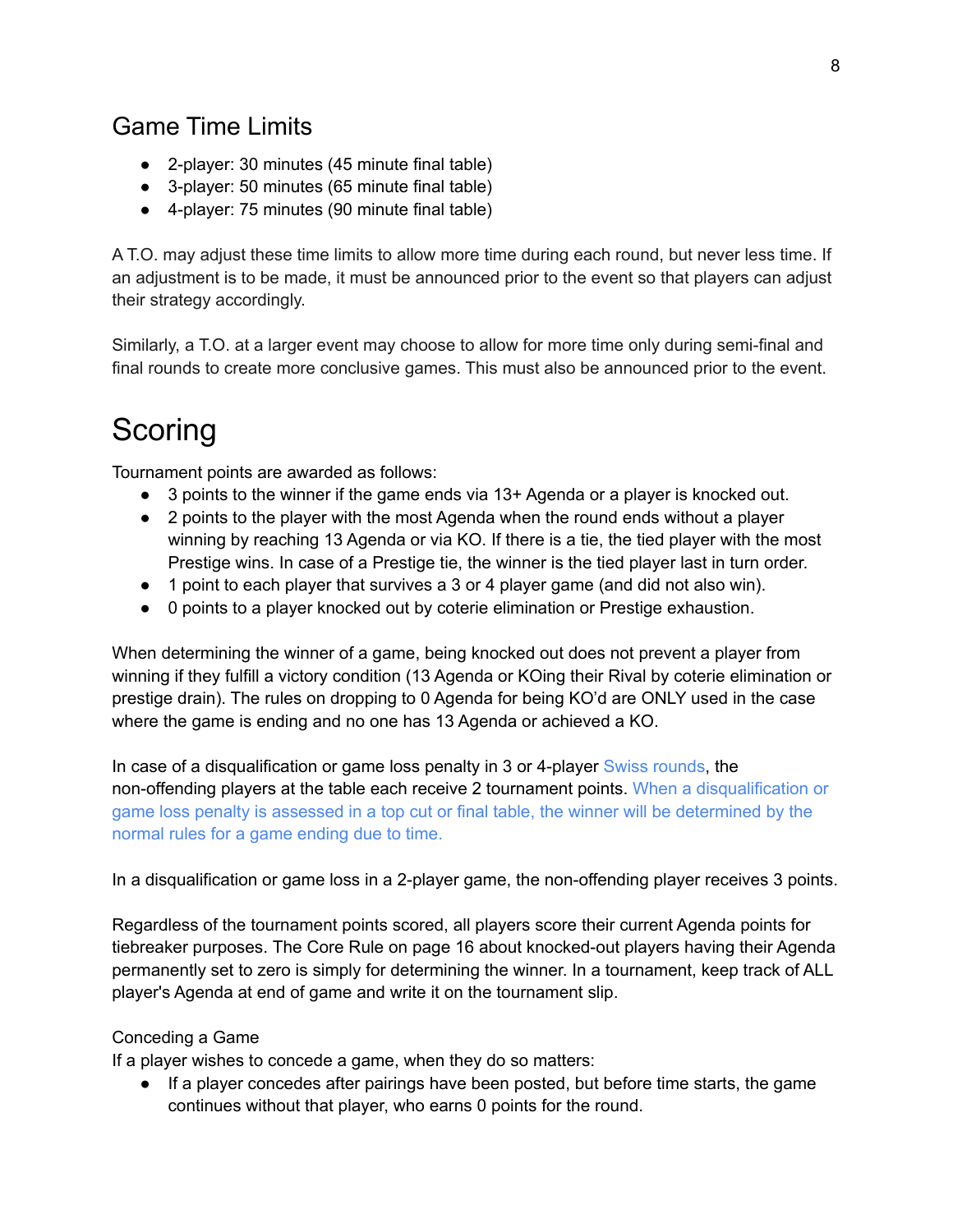● If a player concedes during a game, they must do so only during their own turn or at the end of any player's End Phase. The game ends immediately. Each remaining player earns 2 points (3pts in a 2p game), and the conceding player will be dropped from the event.

## Standings Tiebreakers

Strength of Schedule is the first tiebreaker for tournament standings, followed by total Agenda points earned. Strength of Schedule is calculated by adding up the tournament points of each opponent a player has faced in the event, and dividing that score by the number of rounds played. Those average scores are then totaled up for all of a player's opponents, and then divided by the number of opponents to provide a numerical score.

## Tournament Structure

Most Vampire: The Masquerade Rivals tournaments are held using the swiss structure, with an optional top cut depending on the event and number of participants. This structure awards points to the winner of each game, and in every subsequent round a player will face a new opponent or opponents with the same tournament score (whenever possible). When not possible, pairings should be done from the top rank down. For example, if 5 players are tied on tournament score, the first 4 ranked players will be paired together, and the 5th will be paired down to the next-ranked set of players. Pairings should always prioritize pairing players that have not played together yet.

In 4-player events, tables will be filled to max player count as much as possible, starting at the top of the rankings, and the remainder will be divided into 3-player tables.

In some cases, mainly in 2-player events, it may be necessary to assign a player a bye. The lowest-ranked player in the round will be assigned the bye and receive a full win for the round (3 points). In 4 or 3-player events, the lower-scoring players should be paired into 3 or 2-player games respectively, in order to prevent any lone byes.

## Suggested Tournament Round Structures

Cut sizes are determined by the number of players per game, and designed to scale cleanly wherever possible to allow the cut to be single-elimination. These structures may be modified at the discretion of the Tournament Organizer

#### **Prince of the City 4-player**

| Number of Players | <b>Number of Swiss Rounds</b> | Cut Size (when applicable) |
|-------------------|-------------------------------|----------------------------|
|-------------------|-------------------------------|----------------------------|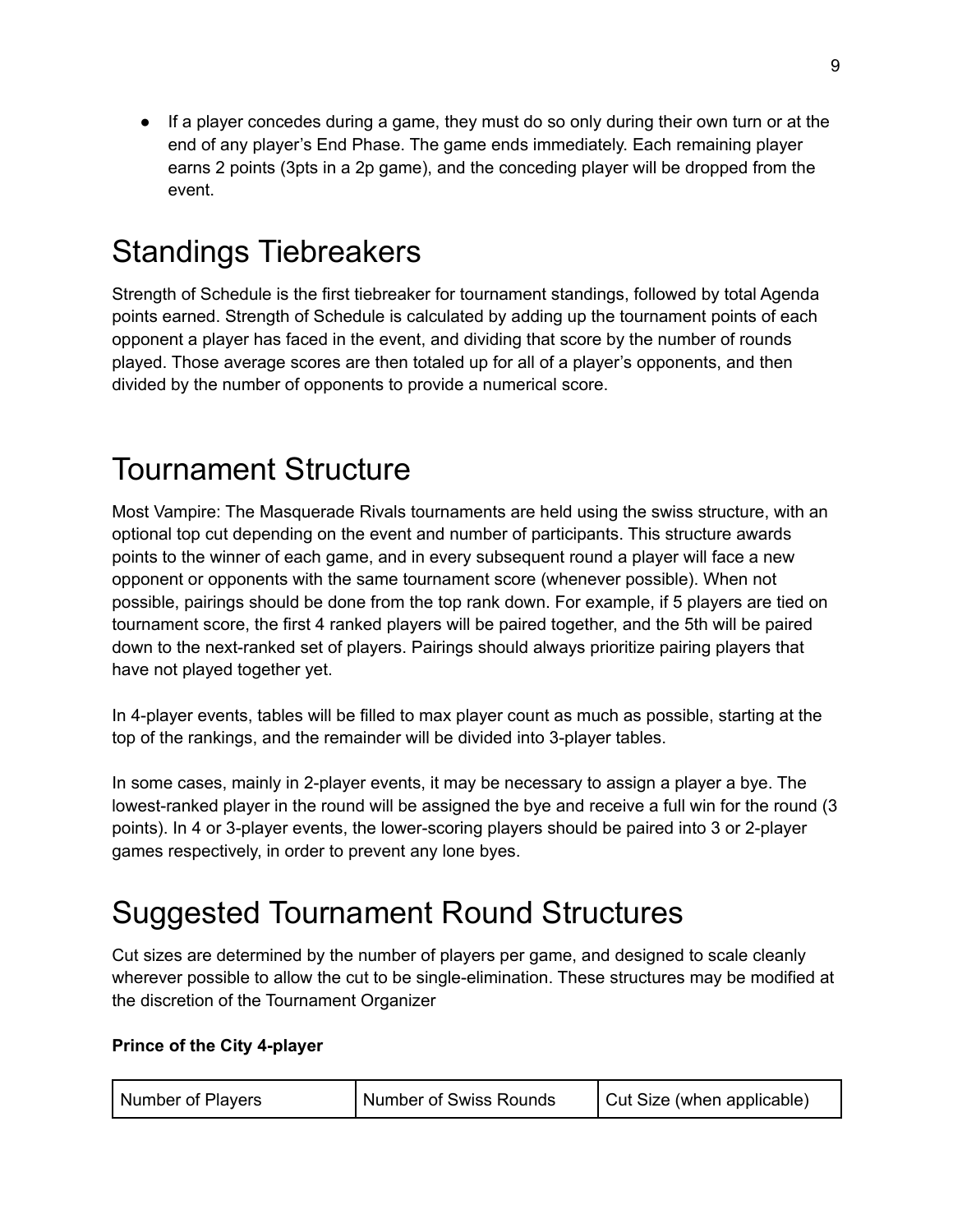| $4-7$     | 3 | None   |
|-----------|---|--------|
| $8 - 20$  | 3 | Top 4  |
| 21-44     | 4 | Top 16 |
| 45-76     | 4 | Top 16 |
| $77-148+$ | 5 | Top 16 |

### **2-player**

| Number of Players | <b>Number of Swiss Rounds</b> | Cut Size (when applicable) |
|-------------------|-------------------------------|----------------------------|
| $4 - 8$           | 3                             | None                       |
| $9 - 16$          | 4                             | None                       |
| $17 - 24$         | 4                             | Top 4                      |
| 25-40             | 5                             | Top 4                      |
| 41-44             | 5                             | Top 8                      |
| 45-76             | 6                             | Top 8                      |
| 77-148            | 6                             | Top 16                     |
| $149+$            | 7                             | Top 16                     |

### **3-player**

| Number of Players | <b>Number of Swiss Rounds</b> | Cut Size (when applicable) |
|-------------------|-------------------------------|----------------------------|
| $3-6$             | $\overline{2}$                | None                       |
| $9 - 18$          | $\overline{2}$                | Top 3                      |
| 19-23             | 3                             | Top 3                      |
| $24 - 41$         | 4                             | Top 9                      |
| 42-71             | 4                             | Top 9                      |
| 72-148            | 5                             | Top 27                     |
| $149+$            | 6                             | Top 27                     |